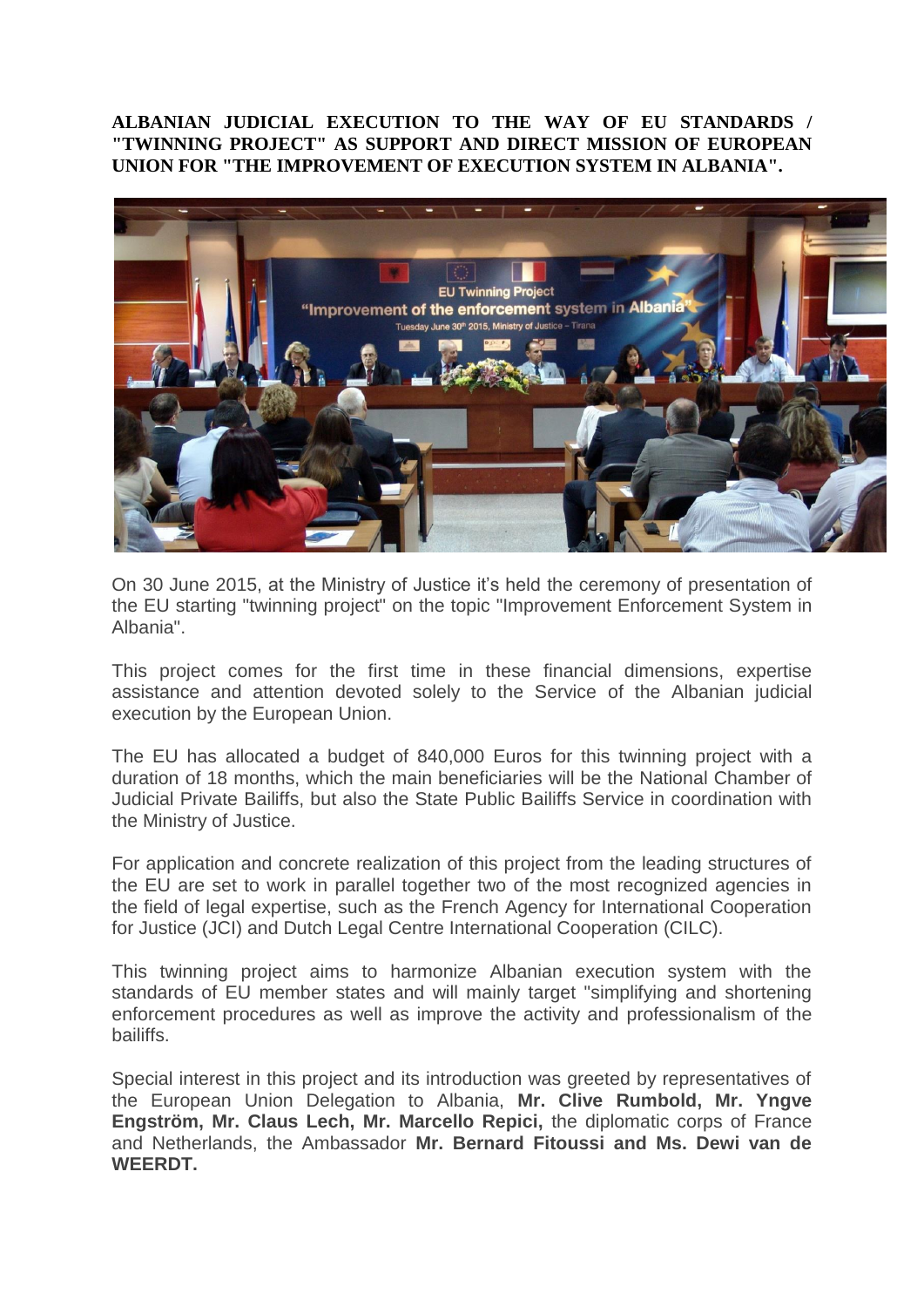The charge d'affaires of the European Union Delegation in Tirana, **Mr. Clive Rumbold,** in his speech stressed the need to increase confidence in the justice system, while connected with the project explained that Albania, France and the Netherlands are the main actors in this twinning project for bailiff service.

Mr. Rumbold emphasized that the project is in line with the priorities of the Albanian government, among which is the consolidation of the justice system and enforcement institutions in Albania, the consolidation of public confidence in the judiciary, and executive institutions in the implementation of judicial decisions.



At the public presentation of the project spoke already the Chairman, **Mr. Teddy Malaveci**, who in his address to those present, among others, said that "by the attention of national institutions, but also international ones, this service has already found the ultimate motivation for fundamental transformation and very important" (the speech in the link).

The National Chamber of Private Bailiffs, which together with the Public Enforcement State Service is the main beneficiary of this project, was the first to be presented with detailed data of the project.

In the premises of the National Chamber, on 29 June 2015, the experts of the European Union on the first day of the planned agenda during their stay in Albania,